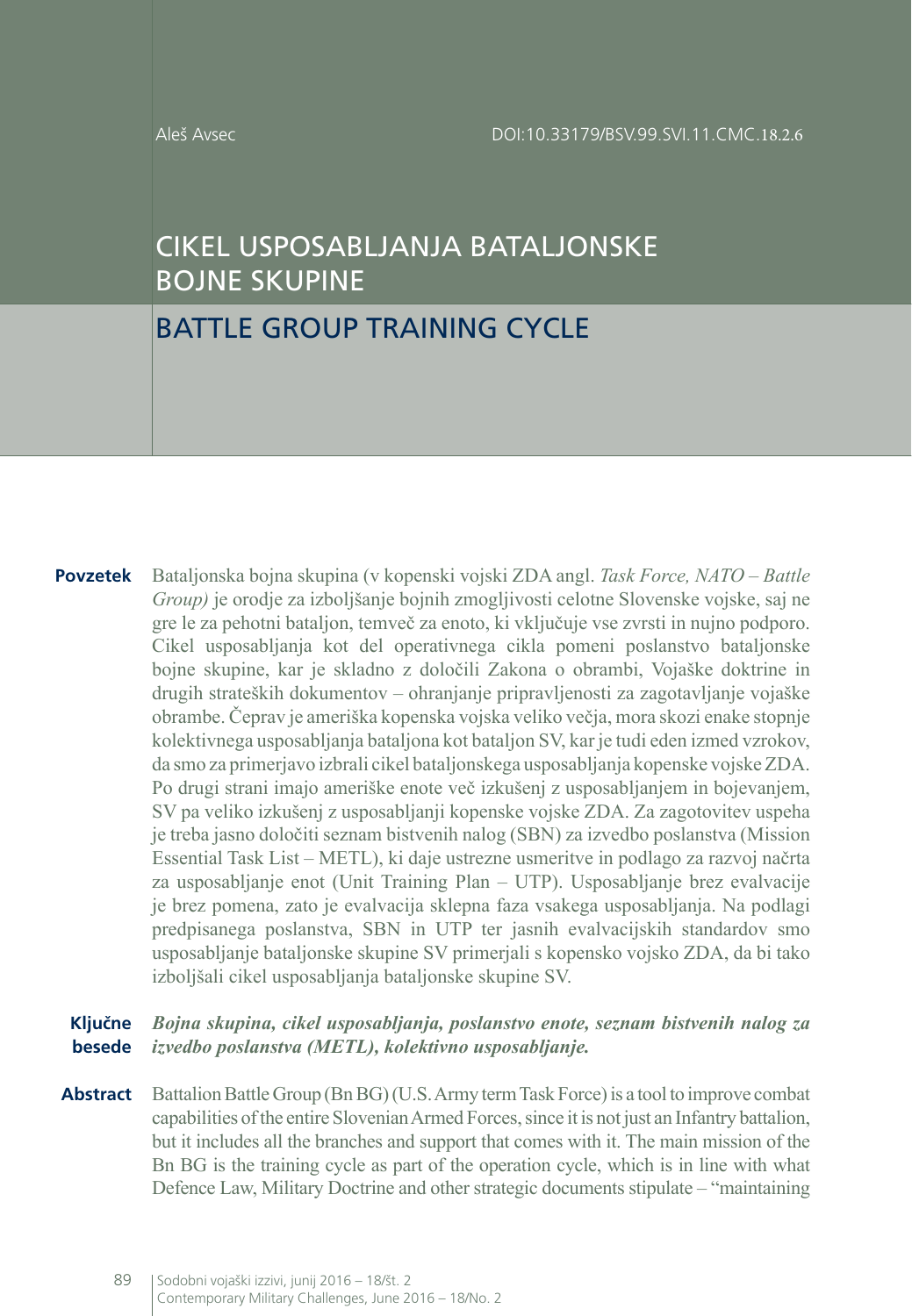readiness to execute military defence". Even though U.S. Army is a much larger force, it still has to go through the same stages of battalion collective training as SAF battalion, which is one of the reasons why U.S. Army battalion cycle was used as comparison. On the other hand it has much more training and war experience, and the SAF has a lot of experience with U.S. Army training. In order to be successful, it is necessary to have a clear Mission Essential Task List (METL), which gives guidance and constitutes a basis for the development of the Unit Training Plan (UTP). It is a waste to perform any training without evaluation, which is why BG evaluation is the final stage of every training. With the assigned mission and METL, developed UTP and clear evaluation standards, SAF Battalion BG training cycles were compared with the U.S. Army in order to improve SAF Bn BG training cycle.

#### **Key words** *Battle Group (BG), Task Force (TF), training cycle, unit mission, mission essential task list, collective training*

**Introduction** After the breakup of Yugoslavia in 1991, Slovenia initially adopted a conscript army, since that was the concept of the Yugoslav army, well known to the SAF. That was suspended completely in 2003, even though by 1997 the first professional battalion (Bn) was established. Another important event for the SAF was joining NATO in 2004, which gave the defence forces a new approach and a lot of things to be improved. The training of a professional force developed through the years and is still developing. The transition from hourly prescribed training for coscript soldiers, to a "mission command" type training is still underway. Currently, commanders of the units do not receive much guidance, except mission and organization, and since doctrine is evolving, it is hard to come up with a training plan that would match the available resources. This is critical today when the Slovenian Armed Forces (SAF) is facing drastic budget cuts.

> Even though the SAF is composed of two manoeuvre Brigade Combat Teams (BCT's) in reality half of the size of a U.S. Army BCT, complemented with army aviation units, a naval detachment, Special Operations Forces unit and a Logistic Support Brigade with roughly 7,500 active and 1,500 reserve soldiers, training one Battle Group (BG) at a time is the main goal. BGs rotate between the two manoeuvres BCTs, which also provide direction, guidance, support and combat support elements for the battalion that they are developing. The BCT has a goal to both develop and train the BG or to have an operationally ready BG normally partly deployed to NATO operations like International Security Assistance Force (ISAF) or Kosovo Force (KFOR) or others. So while one of the Bn BG is training within one of the BCTs, the other one is operational in the other BCT. This rotation between BCTs is normally done within an 18-month cycle.

> The Bn BG is not just the SAF's main training mechanism; it is also a tool to develop the whole Slovenian Armed Forces. Since there are all branches included in the multifunctional BG, this also provides a chance to develop their capabilities. It is a development concept for organizational, training, doctrine, equipment and other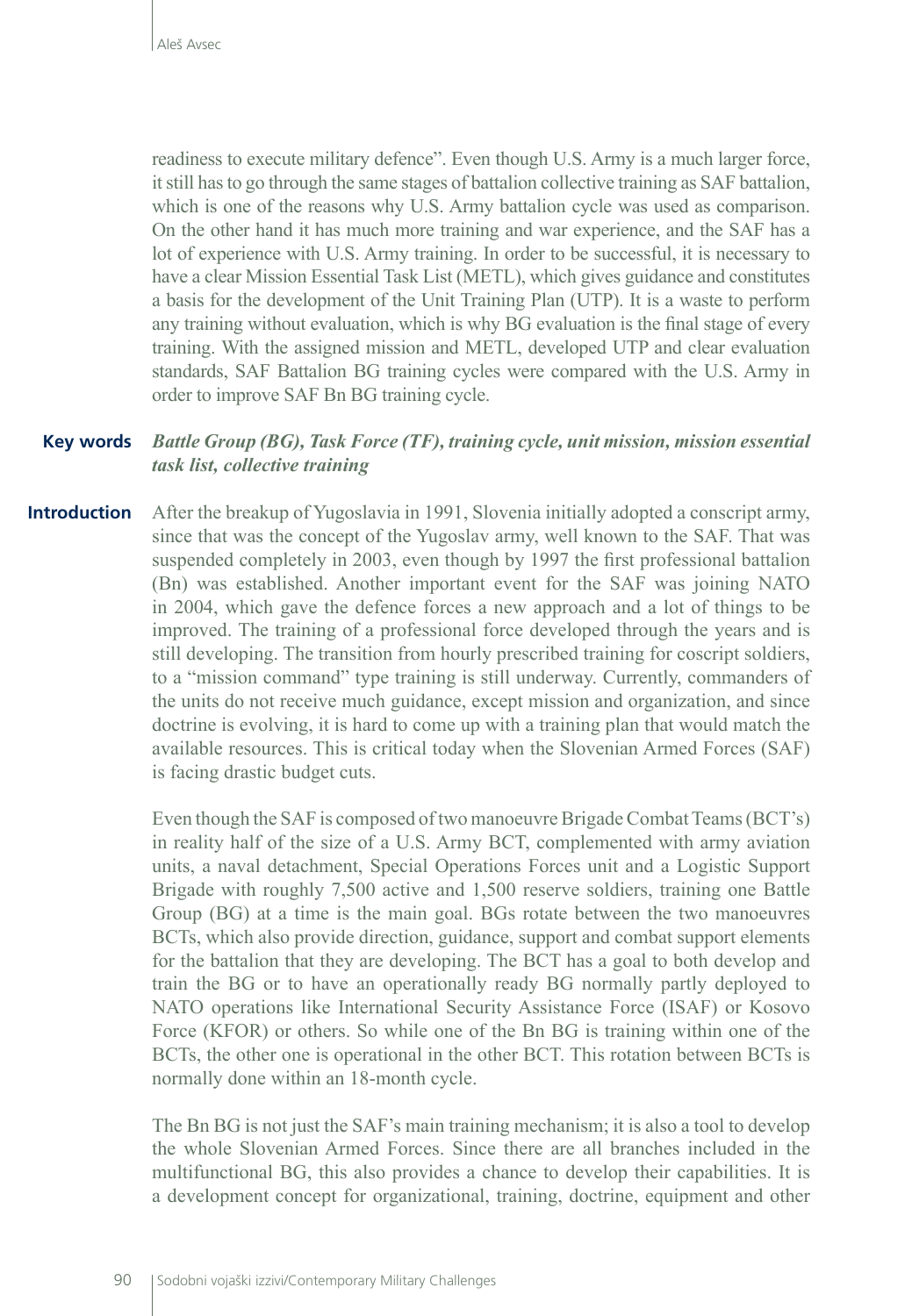perspectives. However, for the purpose of this research, only the training part was examined. Interoperability within the NATO structure is also one of the aspects that can be tested throughout the training and deployment cycle.

Within this concept of multifunctional BG, armies like the SAF can develop doctrine, organization, training, equipment, leadership, education, infrastructure, and interoperability. We can use this concept to develop all the elements of the SAF. Multifunctional BG also allow the SAF to execute a combined arms operations, like U.S. Marines do with the Marine Expeditionary Unit (MEU), or the US Army does with BCTs. We can train for a joint fight with all the combat support multipliers all together with other services as well. Combat service support also has to be employed and developed as necessary.

Beside the manoeuvre infantry battalions, which are normally motorized with 6x6 or 8x8 Armoured Personal Carriers (APC), there are other elements such as; an artillery battery, combat engineer platoon, air defence platoon, reconnaissance -intelligence element, civil-military cooperation (CIMIC) and psychological operations (PSYOPS) group, nuclear biological and chemical (NBC) element and a Forward Support Company (FSC) logistic element. All of this is to be part of the multifunctional BG concept, not just to provide capabilities but also to provide a development basis for all different elements within the SAF.

The main question concerns training of the multifunctional BG from a qualitative perspective. Even though U.S. Army is a much larger force than the SAF, battalion training cycle still goes through similar stages in most of the armies in the Alliance. SAF training cycle can thus be compared with a US Army Infantry Bn/BCT. On the other hand, we have Infantry and Stryker BCTs. Even though they are larger in size, these units still execute the same stages of training and use an 8 x 8 Stryker APC like the SAF. Therefore, the main research question for this paper was: what improvements can be made to the training cycle or concept for training a multifunctional BG for the SAF?

The other research questions are: how can we improve the SAF's BG training cycle as part of the Army Force Generation Cycle (AFORGEN) comparing it with the US Army? What are the best situated missions and METLs to drive training and how to develop them? How to develop a Unit Training plan? How to evaluate BG readiness?

This research is significant for the whole SAF since it develops not just the multifunctional BG, but also all other elements. Addressing doctrine, organization, training, material, people, leadership, facilities (DOTMPLF), for each element of the BG drives the development for the whole SAF. Slovenia could build larger armed forces in case of emergency using multifunctional BGs with reintroducing conscription, which would provide an additional 25,000 troops. On the basis of the BG training cycle, the SAF would be able to generate and develop a force within relatively short period, if resourced properly.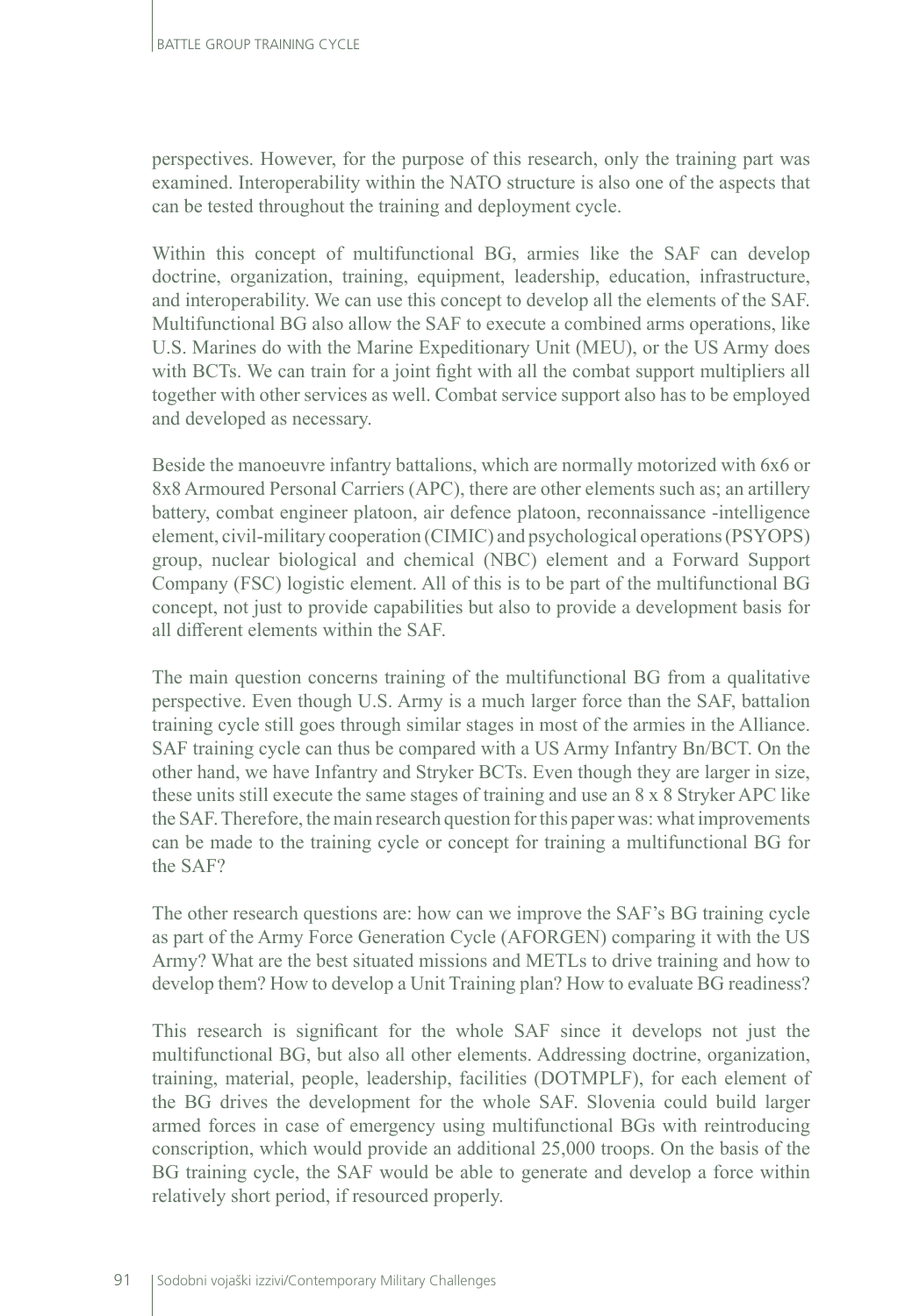Along with most of the armies of the Western countries, the SAF is also facing drastic budget cuts. Optimizing our training cycle with a common goal and understanding what drives our army as a whole, should make available resource use more efficient. Another assumption is that Slovenia as part of the NATO will not have all the capabilities of a larger army. That is one of the main reasons why we are part of the Alliance, and with this said it will develop what is needed with the resources that are currently available. Even though there are some thoughts to reduce the army, events like the ongoing refugee crisis in Europe prove again that small countries need a capable army to not only do its primary mission of national defence, but also to assist police and other agencies when security challenges are raised, or when natural disasters occur.

The scope of this paper is limited to the training of the multifunctional BG, since organization, doctrine, and other elements of DOTMPLF would be too extensive for this study. The SAF has conducted BG training cycles for almost ten years and is constantly changing and developing the cycle focusing predominantly on SAF experience.

# **1 METHODOLOGY**

A qualitative research methodology was used to examine NATO and U.S. Army training doctrine and management systems in light of the requirements of the SAF, to determine improvements that should be made to the SAF multifunctional BG training cycle. This research will add to the literature on the topic, which is necessary to improve military readiness and leadership preparedness within the SAF and Slovenia's defence system.

The research process consisted of three main phases. The first phase consisted of the collection and selection of data and information. The second phase was identification of key areas of difference between current SAF multifunctional BG training cycles and U.S. Army and NATO training management systems and doctrine. These areas of difference provide substance for the assessment process. In the final phase, collected data and information were analysed and a clear and concise conclusion is proposed.

The ability to understand training quality and efficiency of resources was gained using doctrinal literature and documented empirical examples. Data was collected from the different training models and training examples. Qualitative analysis, first of doctrinal data and also of executive documents (different examples of BG training models), as well as training orders, BCT and Bn Commanders guidances and SOPs were included.

Documentation review was the first step to actually examine all available doctrinal publications and materials. It was first necessary to study in depth all the available documents regarding NATO training, SAF Bn training and then US Army Bn /BCT training. After that it was necessary to study BG cycles for the US Army IBCT and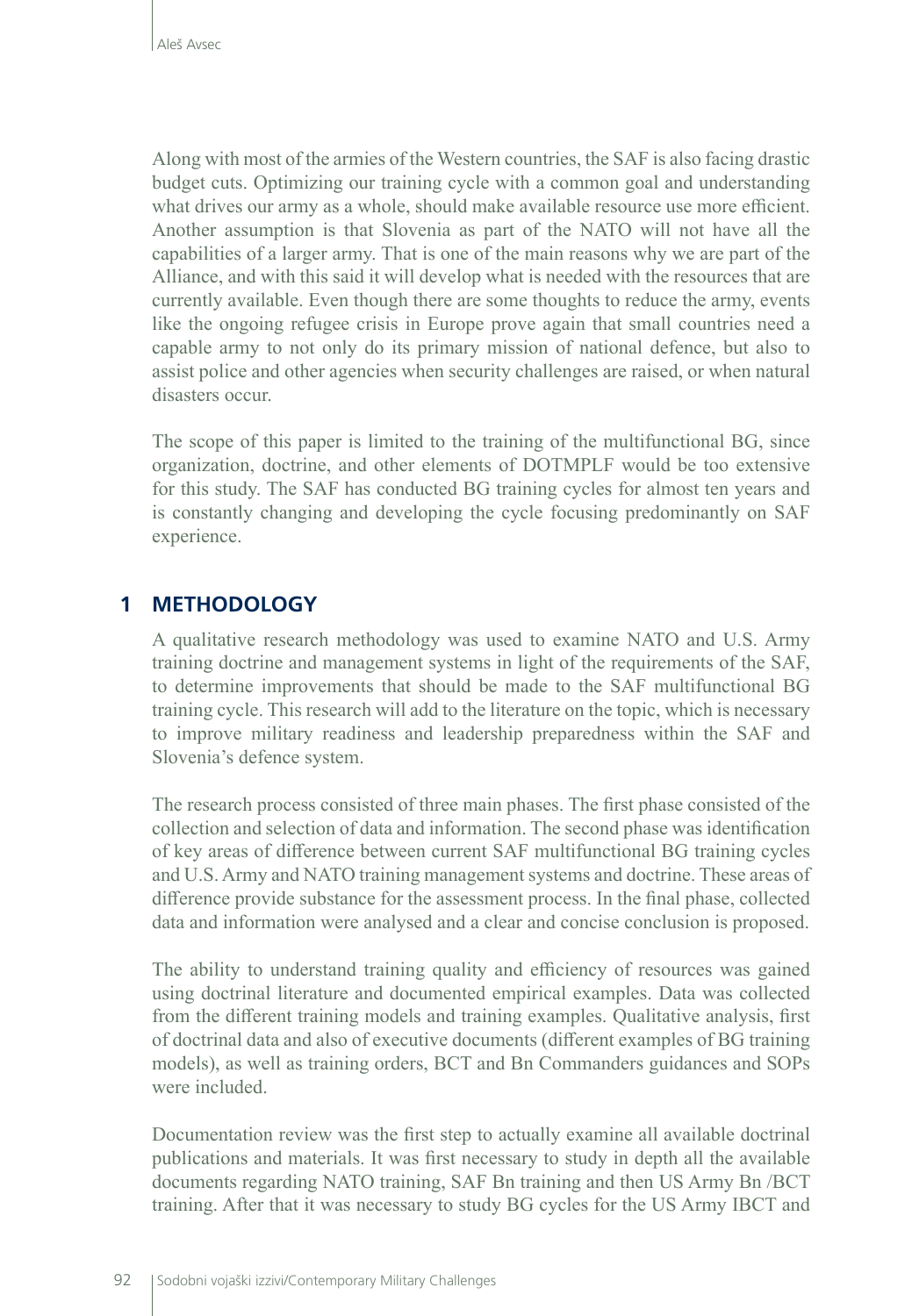Bn. All available U.S. Army publications were used, together with prior research that covered some aspects of training cycles. A part of this step was also a review of how to develop a mission, how we develop our training goals, and what tasks the SAF is supposed to train for. Both of the armies use Mission Essential Task List (METL), but the level of detail and the approach used to develop them is different. It was also important to study how the NATO Universal Task List (UTL) and Army Task List (ATL) impact certain METL.

In order to answer other research questions of "how to develop a Unit Training Plan," part of the research was a review of how to plan battalion training in detail and provide resources. There are different models that are being followed for successful training plans. The U.S. Army and the SAF both have guidelines. The question is how can SAF improve or learn from the U.S. Army and improve SAF multifunctional battalion training cycles. Resources are another challenge, especially for smaller militaries like the SAF during an economic crisis. Different approaches with a common goal, to be better, and especially to be more efficient are even more important for smaller militaries. In the SAF, there is no standard model of resourcing the training cycle; a lot depends on the BG commander and his ability to influence decision makers. Resourcing training also depends on our NATO allies, mostly the US Army in Europe. Since the SAF does not have a BG training area and capabilities to develop an environment (HICON, role players, OC-T, etc.) to conduct a BDE seize exercise, the SAF tries to utilize U.S. BCT size exercises and align SAF training goals with theirs in order to maximize SAF training opportunities. The US Army is not dealing with those issues to such an extent, so finding better ways to improve SAF resourcing of the training cycle was another part of the subject of this research.

To address the main research question, this research focused on training cycles that are the most relevant to the needs of the SAF. Since Slovenia is a NATO member, NATO requirements must be met. According to NATO Bi-SC Capability codes and capability statements from Jan 2016 (NATO, Supreme Headquarters allied powers Europe, *BI-SC Capability codes and capability statements* (Mons, 2016), 65.), a Light infantry battalion should be able to:

Capstone capability statement: Capable of employing organic motorized infantry at battalion level (predominantly dismounted) in land tactical activities to deliver operational and strategic agility by exploiting light Protected Patrol Vehicles (PPV), which will provide basic protected mobility to ensure operational and strategic mobility.

Even though the concept of military training cycles has been around for a long time, there were significant changes through time. A long time ago for U.S. forces, and 15 years for SAF, military training was for conscript soldiers, which requires a completely different approach than with the training of professional soldiers. While conscript armies conduct training for a limited time, normally from 6 to 12 months which limits the level of professionalism and readiness, professional soldiers stay in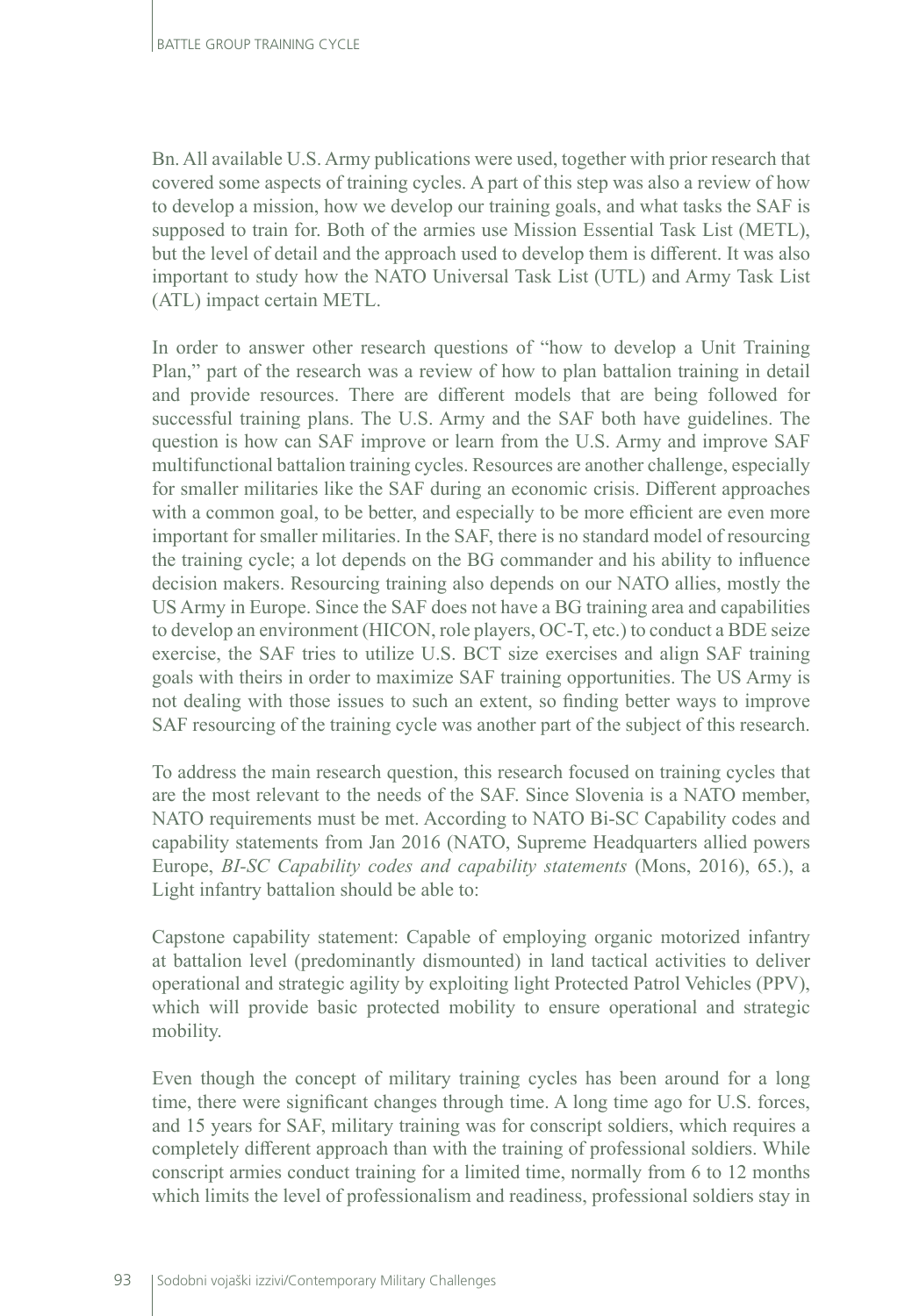the SAF for at least 5 years (minimum contract for the SAF). This allows individuals and units to be better trained, not so much for individual skills, but definitely much better trained in collective tasks from platoon to brigade level.

The next step of this methodology was to examine the training cycle. The SAF multifunctional BG training cycle was examined and then the training cycle of a U.S. Army infantry battalion. It is necessary to determine the initial status of the unit entering the training cycle. All the individual training should be done and units should be from at least 90% to 100% in personnel and equipment. This screening criteria is necessary to ensure a valid evaluation between units and prevent making judgements based on units that are dissimilar. The examination of different kinds of training elements such as shooting, simulation training, situational and command post exercises (STX, CPX), provided a good basis for evaluation. The unit's training calendar for the whole training cycle, with all important training events, allows for examination of the differences between current SAF multifunctional battalion training cycles and U.S. Army and NATO training management systems and doctrine. The differences between SAF training cycle examples were based on different Unit Training Plans (UTP), where it is obvious which events including repetitions had been conducted.

The next important step is how to evaluate the readiness of a certain unit. This is tied to the secondary research question of "How to evaluate BG readiness." Training is all about achieving standards, so how do we determine if the units are trained to a certain standard? In the past, the US Army used the Army Training Evaluation Programs (ARTEP), which were exact measures for either confirming or denying readiness of certain units. Those were adopted also in the SAF, and were especially used at the SAF Combat Training Centre (CTC). So there is an institution in the SAF that it is in charge of training and more importantly certifying units within the SAF, either when achieving final readiness capabilities or as part of pre-deployment training. Most of the observer controller - trainers (OC-T) are trained by the US Army; however they can process just one company at a time. The U.S. Army can process at least BCT size element through its collective training programs at the NTC or JRTC at one time, together with all the combat multipliers. On the other hand, U.S. forces abandoned ARTEPs and are using just official reports from CATS, the so-called Training Evaluations and Objectives (TE&O). Within NATO, there are also different approaches to evaluation, as for example the Combat Readiness Evaluation (CREVAL) method, which is focused on higher headquarters such as corps and divisions. To determine what a better solution is for the SAF, it was necessary to study in depth and examine different examples to establish results of the different training cycles.

The third step of this methodology was to review the differences produced by different training cycles and the reasons behind them. This way the results produced by different armies, which conduct parts of the training cycle differently, can be examined. It provided some results with which the SAF multifunctional Bn training cycle could be improved.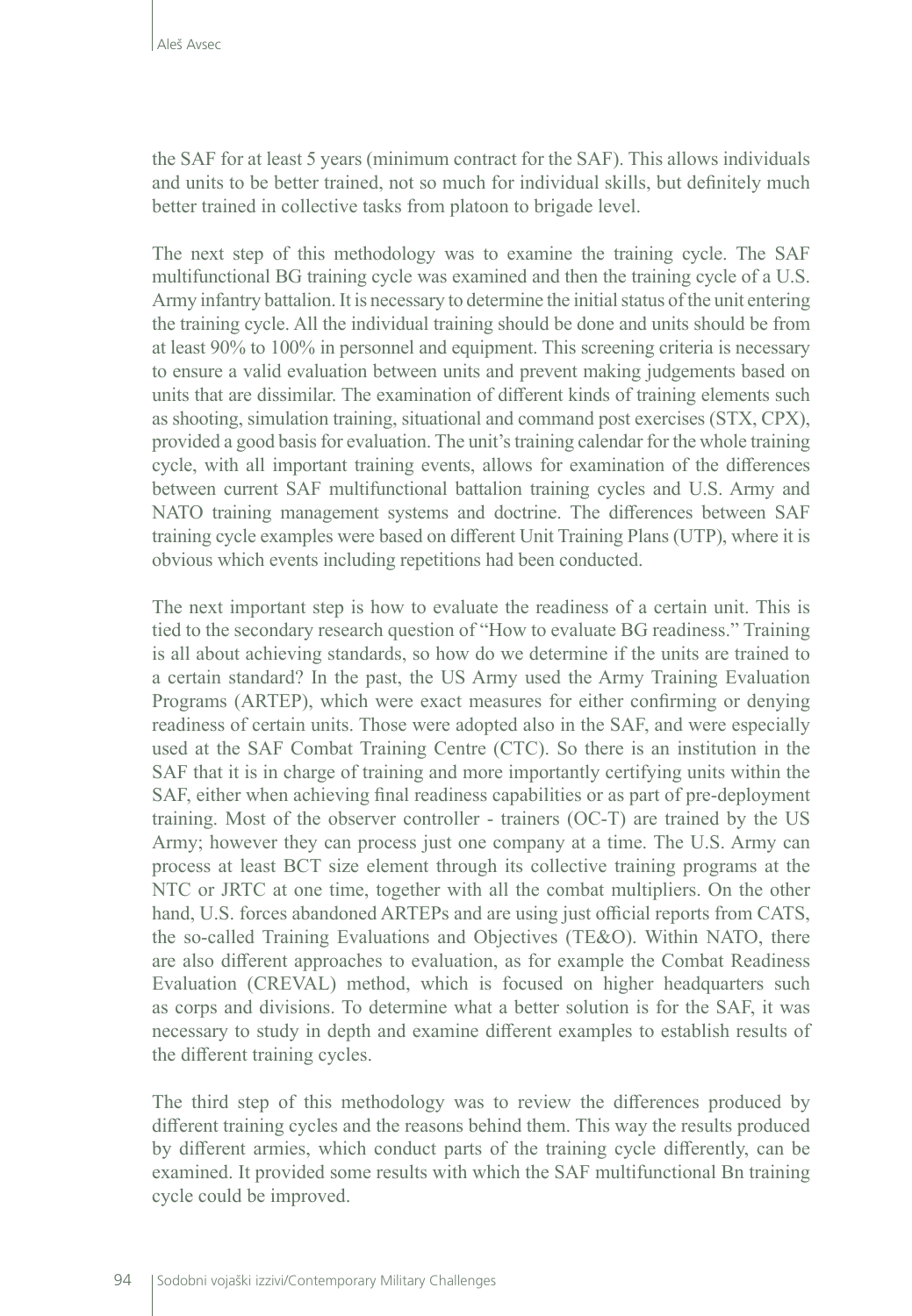The end result of this analysis was a set of recommendations to improve the SAF's multifunctional BG training cycle. It provided concrete solutions for certain challenges. This produced an optimum training cycle with a variation of possible sets of training events that make it better, possibly cheaper and more effective. This research methodology at the end presents a broad review of different factors affecting training cycles of the SAF, and US Army training cycles. A complete and thorough research of published publications and articles helped produce a comprehensive analysis, which provided several recommendations for improvement.

# **2 ANALYSIS**

The first glance at the doctrine and documentation review in chapter two reveals that it is obvious that U.S. Army doctrine is much more prescriptive than SAF doctrine. This is understandable, since U.S. Army has significantly more resources and can afford more of them being dedicated for doctrine development. Another argument is also that the U.S. Army has much more experience in training a professional force, with the best evaluation – combat, which forces militaries to train better. The SAF on the other hand cannot afford a robust TRADOC element. It has had a professional force for only a good decade, and combat experience is very limited. Part of the SAF doctrine relies on the NATO alliance doctrine.

## **2.1 Assigning Mission and METL**

The basis of the whole Bn training cycle is development of the mission statement. According to the SAF Manual for education and training, unit training has to be aligned with mission, METL and operational training cycle. For the battalion training cycle, the General Staff of the SAF is responsible for mission, organization and training standards according to the battalion Battle Group Directive. In the same above-mentioned directive, there are basically two missions: one is an "independent, self-sufficient, purposed built capability, which conducts joint combat of all the branches in full-spectrum operations for a certain period, and is capable of integration in the higher unit within the Alliance", and the other (which is stated in Annex A of the same document), is national defence within the Alliance. This could easily be confused with the mission statement. However, it is just an extract of the SAF Doctrine (the highest doctrinal document of the SAF). The same directive also states that the mission will be provided by the SAF General Staff.

On the other hand, the U.S. Army uses three kinds of mission types, which allow training to focus on certain areas and can be used simultaneously for one unit. First of all, there is the core mission, which guides the overall training or the unit's primary task. The next one is the training mission, which guides short-term training; and there is the deployment mission, which is obviously used as guidance while training for deployment. They are all scoped by higher headquarters one level up, but are normally prepared by the unit itself. The core mission statement is used as an overarching statement. It provides a broad focus for training and is based upon the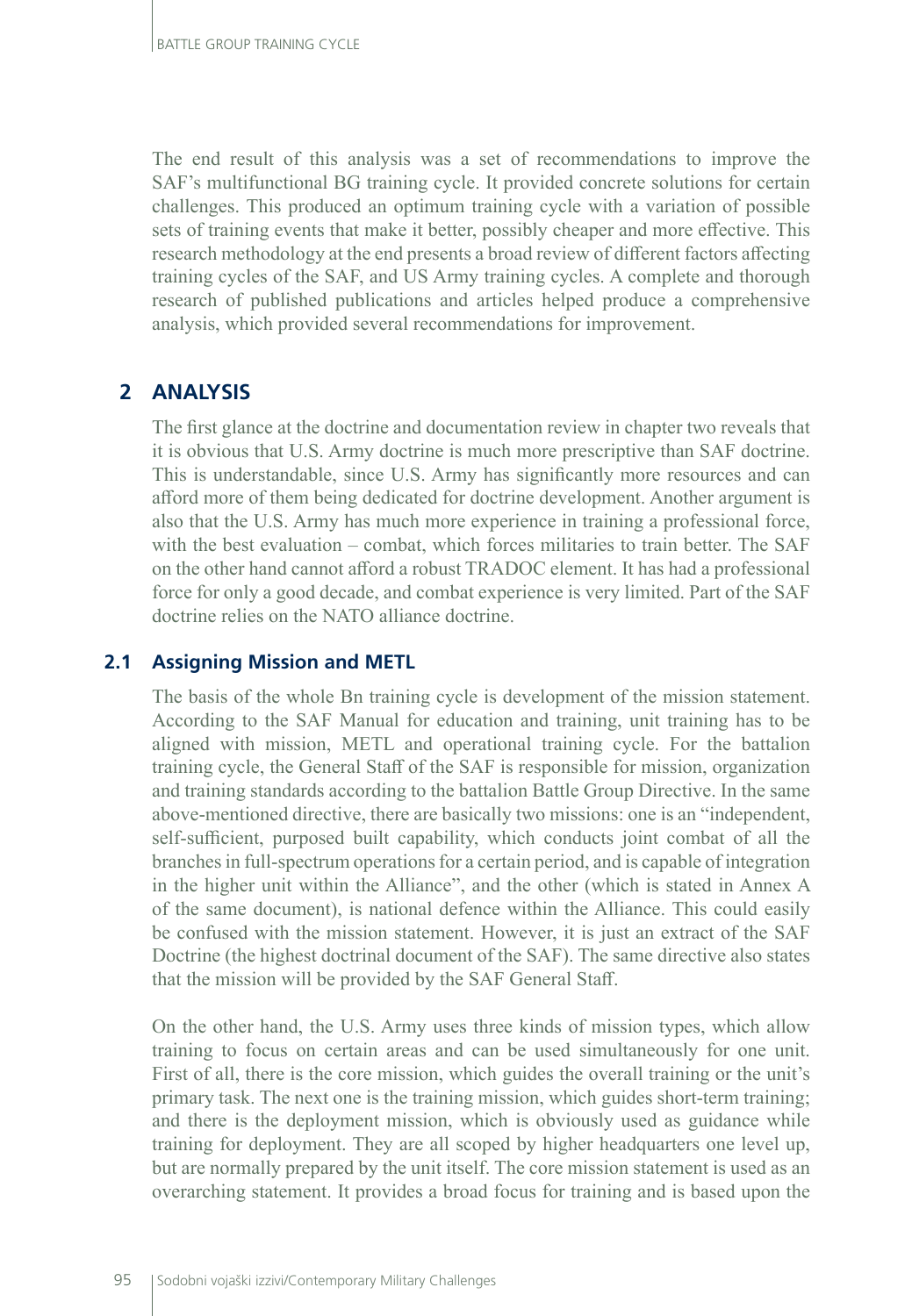unit design. It is important to stress that units are equipped, organized and skilled to provide capability for the entire army. For example, an infantry unit is primarily built for offensive, defensive and stability operations. So, normally, its mission would be to conduct decisive action as part of the land force operations to win the nation's war. The units could also change their mission from one phase to another, and thereby focus their training on certain areas. For example, in the first phase, units could focus on offense, while in the next on defence. According to the focus of the training, units could also have temporary short-term missions. Tasks or capabilities for a certain type of the unit can be found in the CATS. There is a long list of tasks, and since all of the tasks cannot be performed by every unit, the army uses METL to focus the training.

While SAF units have great flexibility with assigning METL to certain units, the U.S. Army has developed METL all the way from BDE down to the company level. Before 2005, U.S. Army units could develop their own METLs according to the mission, but that caused issues with tracking readiness and the use of different resources. Therefore, the U.S. Army assigned METL tasks to BCTs. However, this proved so much better that the U.S. Army assigned METL tasks all the way down to the company level. Again, similar as with the mission, units could have three sets of METLs. The base one that supports the core mission is the core METL (CMETL), which normally supports overall training. When a certain unit would be assigned with a concrete deployment, that unit could shift its training with a new METL, called the deployment METL (DMETL).

| <b>BN METL</b>                                                                                                                                                | A/B/C Company METL                                   |
|---------------------------------------------------------------------------------------------------------------------------------------------------------------|------------------------------------------------------|
| Conduct Mission Command (ART 5.0)                                                                                                                             | Conduct Mission Command (ART 5.0)                    |
| Conduct an Attack (07-6-1092)                                                                                                                                 | Conduct an Attack (07-TS-2112)                       |
| Conduct a Defense (71-8-7222)                                                                                                                                 | Conduct a Defense (07-TS-2113)                       |
| Conduct Area Security (07-6-1272)                                                                                                                             | Conduct Area Security (07-TS-2114)                   |
| Conduct Stability Operations (07-TS-1004)                                                                                                                     | Conduct Stability Operations (71-TS-2115)            |
| <b>HHC (Headquarters Co) METL</b>                                                                                                                             | FSC (Forward Support Co) METL                        |
| Establish the Battalion Command Post (71-TS-1205)                                                                                                             | Perform Company HQ Functions (T63-S-2098)            |
| Execute the Operations Process (71-TS-1201)                                                                                                                   | Conduct Maintenance Platoon Operations (63-TS-3398)  |
| Conduct PLT Zone Reconnaissance (17-TS-3103)                                                                                                                  | Conduct Distribution Platoon Operations (63-TS-3392) |
| Conduct PLT Screen (17-TS-3604)                                                                                                                               | Establish Unit Area (63-TS-2094)                     |
| Employ Fires (71-TS-1077)                                                                                                                                     | Conduct Air Delivery Operations (63-TS-2096)         |
| Conduct Medical PLT Operations (71-TS-2124)                                                                                                                   |                                                      |
| Conduct BN FM Retransmission<br>Communication Support (71-TS-1211)<br>Example of the U.S. Army infantry Bn METL (SAF examples are used and explained in text) |                                                      |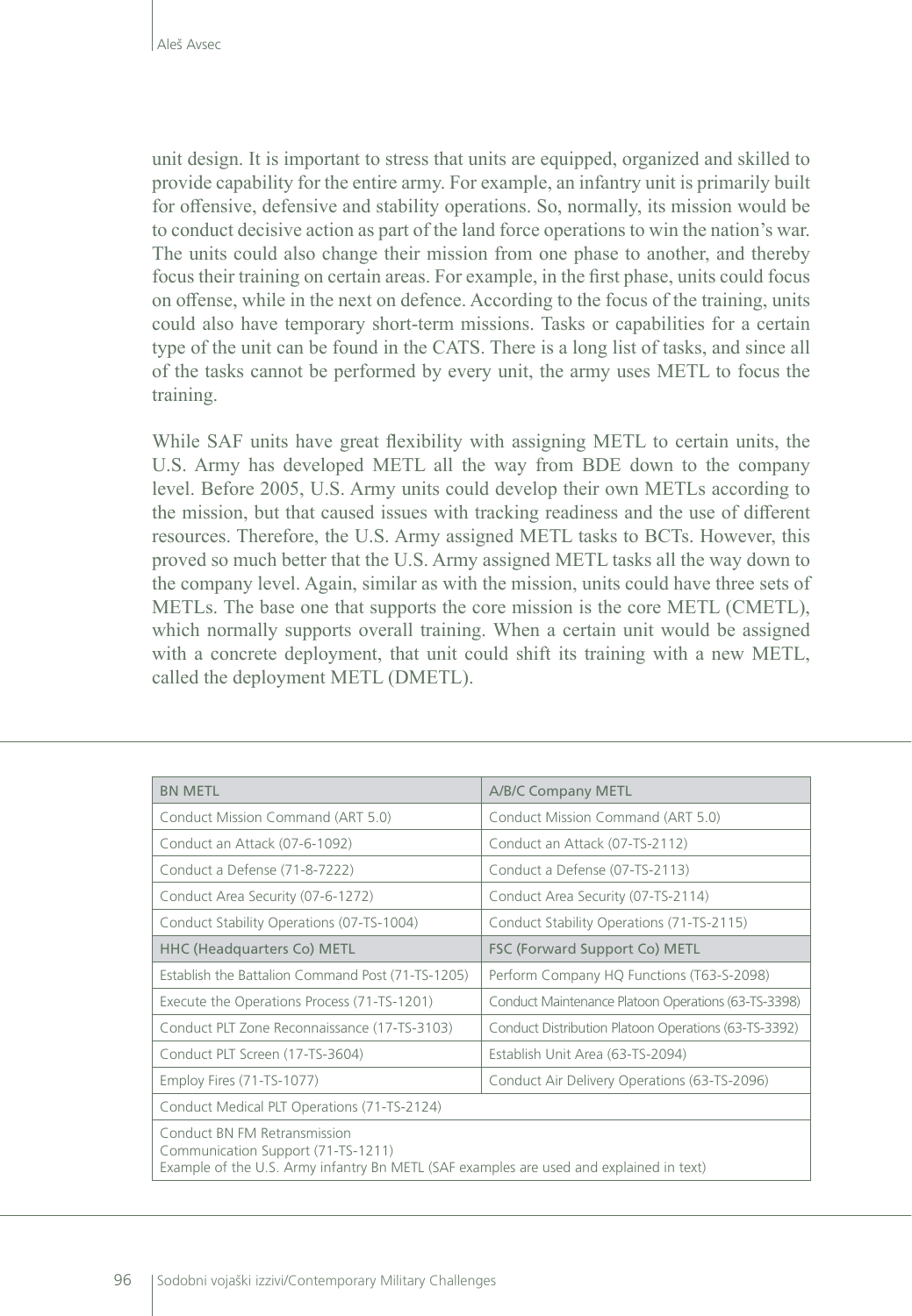The SAF Manual for education and training reads that the METL should support the war-time mission. When studying previous training cycles in the SAF, this was frequently not the case. For example, we can find tasks such as Humanitarian Assistance, which is obviously not a war-time mission. Another example is force protection. Even if it is a very important task that the unit has to perform, it is an activity in every unit, not a task, and as such it does not focus its training. On the other hand, warfighting tasks such as occupying an assembly area, alarming and movement, and tactical movement are basic and lower level tactical tasks and again do not scope the BG training which they should.

Even though the CREVAL determines the areas of evaluations, it cannot be confused or used as a METL, which should drive the training. The same goes for the ARTEPs in U.S. Army. ARTEPs too are not used as METLs, even though their tasks can be used for evaluation purposes. In one of the examples of the training cycles in the SAF, CREVAL was used as a base for assigning METL. It is clear that the unit did not train according to their METL, but according to the evaluation, which is wrong. One of the examples of the METL is Plan and Conduct education, training, and exercises. This is obviously what a unit has to do, but it is not guiding or focusing training in any direction or area.

"Resources cannot limit the METL," says the same manual. Even though this is annoying to every commander, units should conduct battle-focused training and the higher unit should assign resources. It is hard nowadays to follow this training principle, but it is important that commanders do not hinder their unit's training. Resources are critical; they should not be in question. The SAF should estimate how much money is spent for the training cycle, and that amount should be provided for every Bn in the training cycle. This principle can be used as an argument to get the needed resources and conduct training.

Another important METL fact is that a unit's METL has to be aligned with the higher unit's METL. This sometimes causes problems in the SAF, since the BDEs normally do not participate as part of the training cycles, and their METL focuses on their peacetime mission, which is again wrong according to the doctrine. Nowadays, the SAF BCT headquarters assumes an "admin" role. They focus on day-to-day business, and training is their last concern. Excuses, such as that they have to write reports for higher; that they do not have time to deploy out to the field, since they have to deal with regular day-to-day business, are obviously shallow. If they were deployed in the field for exercises they would be able to perform their core job, and reports and day-to-day business would disappear, or those that are necessary would be done in the field since they would have more time. So it is important to stress that not only admin but also training of the higher HQ of the BG, should be conducted. At the end of the day, the superior commander is the one that signs and approves the METL for a subordinate unit. In this case, the BCT commander has to make sure that the BCT and BG METL are aligned.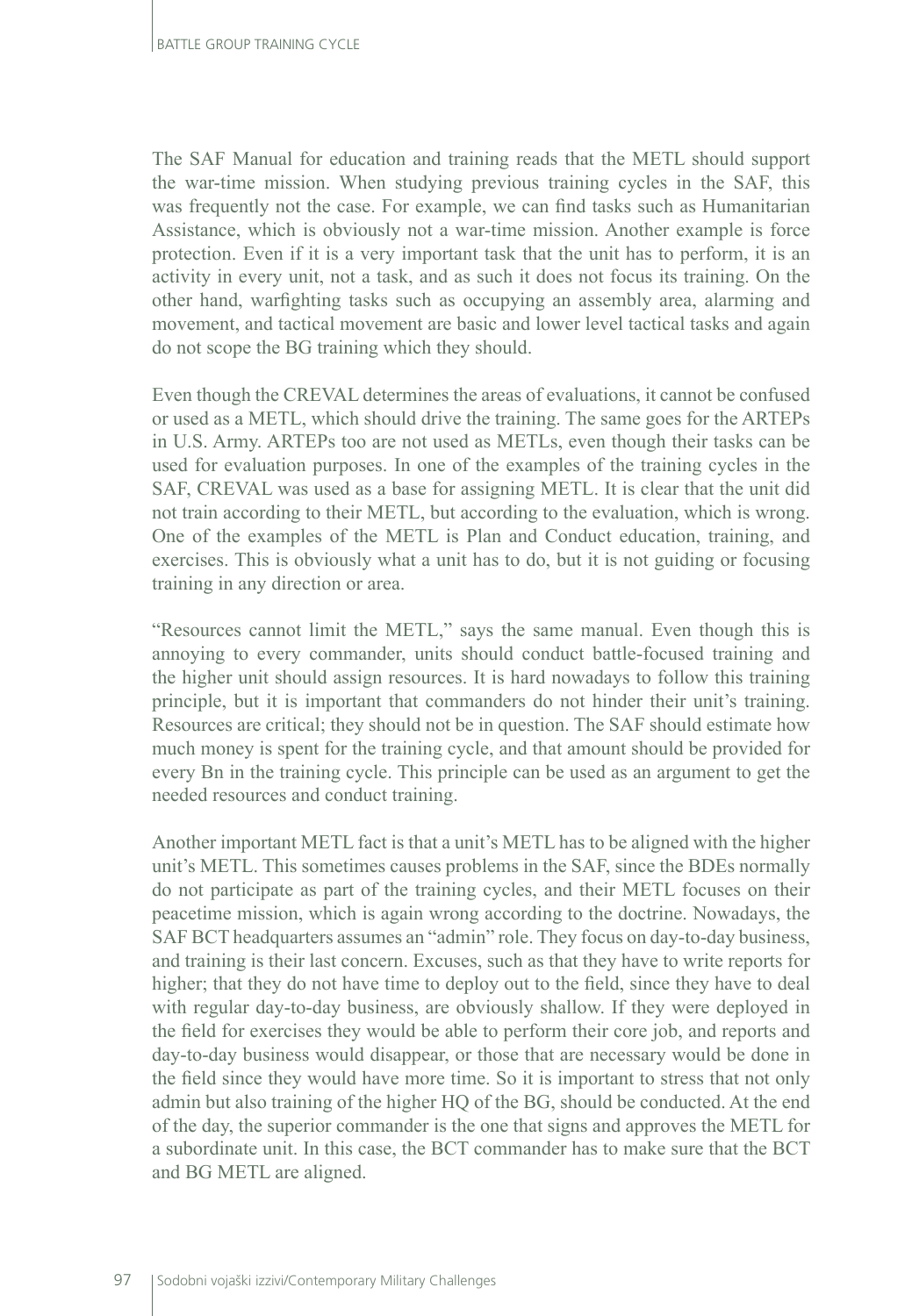Even though the SAF has no aircraft to deploy soldiers with parachutes or helicopters to conduct airborne operations, units like to assign such tasks to their METLs. In U.S. Army, this is impossible, since tasks and METLs follow the organization and Table of Organization and Equipment) TOE. So, if you do not have that equipment you cannot have that task. On the other hand, the SAF also does not have an establishment to train instructors, which would then train units. Again, equipment is completely different if you are jumping from an aircraft or marching or using an APC on the battle field. It is interesting that the SAF realized that our helmets were not suited for parachute jumps, since that was not the requirement when the SAF ordered them. So, how can one of the METL tasks be air assault, if the SAF does not have this ability, equipment or transport aircraft? On the other hand, it is important to stress that this kind of operation also changes the whole concept of the unit; support has to be air dropped too and logistical supplies as well.

A lot of times, the SAF battalion training cycles forget to establish a METL for the headquarters. Even though company units are the focus of the training and the battle, headquarters elements also have to have METLs that will focus their training. In this case, mission command or command and control would be one of the main tasks for headquarters. Integrating all the elements of the unit, not just companies, but combat support elements and service support elements as well must be a key function of the training cycle.

METL is just another step in the training development. It should be followed by supporting tasks development, battle drills that support collective tasks, crew drills and individual skills. This together with other trainings such as shooting, key leader training and others should develop a unit training plan, which is basically a training calendar. In the SAF, developing the METL is the last step when developing collective training; it should be followed by development of supporting tasks, battle drills, crew drills, and individual training.

According to this analysis SAF should prescribe METL not just down to companies as the U.S. Army does, but all the way down to platoons, since platoons are elements of the BG. This should be done by the General Staff, since the BG is the SAF primary manoeuvre capability and not the BCT. The SAF BCT has to be part of the Bn training cycle, even if the other two battalions and other support elements are not fully capable. It is still necessary to develop BCT capabilities especially within BCT headquarters, since they became "admin" instead of fighting headquarters, because the BCT may be called to support a national defence mission.

## **2.2 Developing Unit training Plan**

When mission and METL are assigned to specific units, it is time to develop Unit Training Plan (UTP). UTP will include cascade key training events, mainly including tactical training and shooting activities. Other training events such as keyleader development, staff rides, NCO time are part of the training as well. Units will produce a long-term plan, but the focus with all the details will be for the next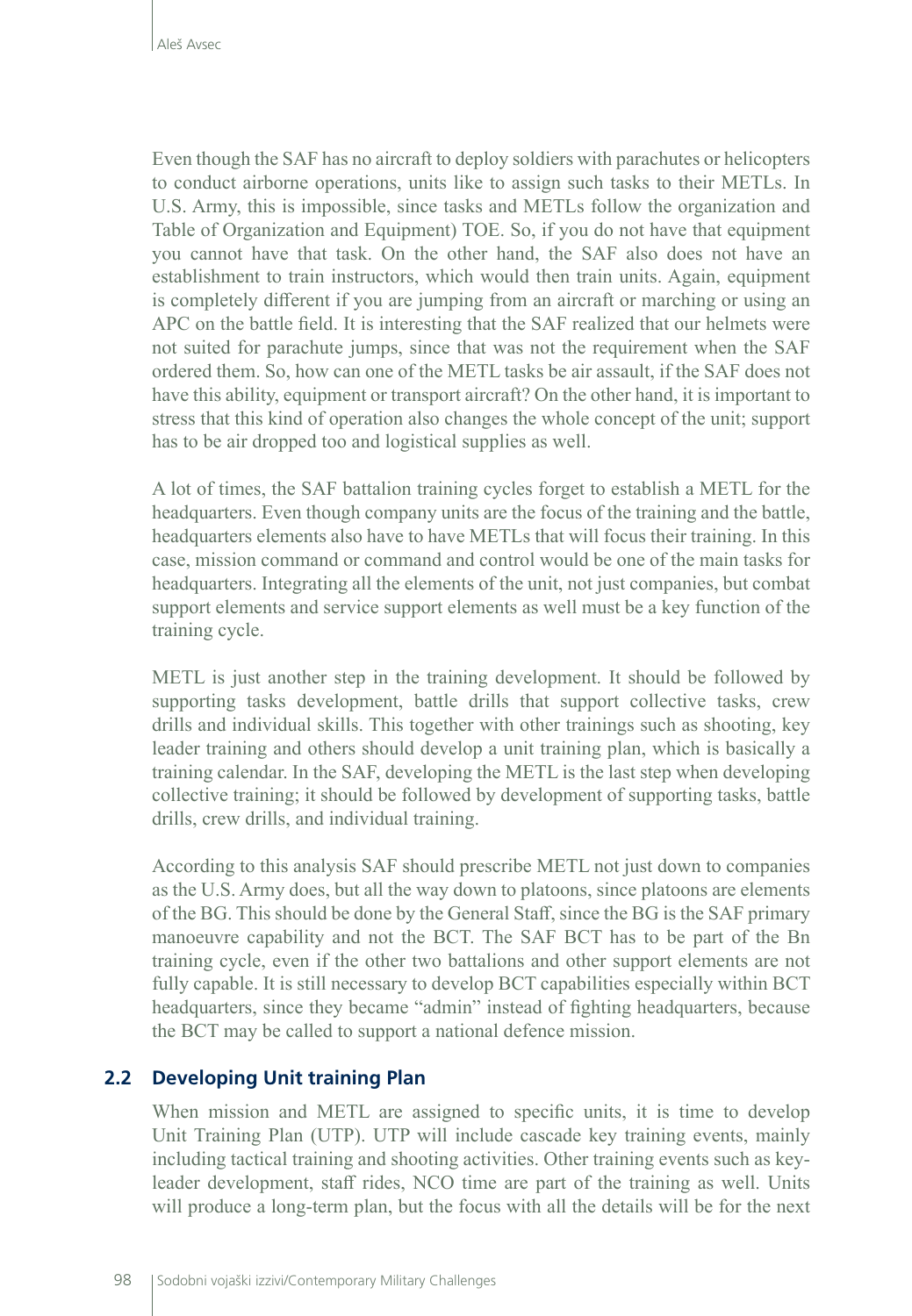quarter. As soon as the brief to the superior commander is done and he approves the training calendar, it is time for the execution phase.

The handbook for training headquarters and units in the SAF does not prescribe; it only recommends roughly how the training should be conducted. Since it is only a recommendation, the majority of the units will not follow it; they will produce their own training cycle, which causes confusion. Additionally, the BCT HQ and the General Staff as superior authorities do not have an oversight of how the training is conducted. The end result is training, and the use of resources is not very efficient. Even though we have a simulation centre and a CTC, they are rarely part of the training cycle, and even when they are, it is more individual effort than a part of the concept (see Picure 1, p. 113).

When analysing two SAF Bn BG cycles and comparing them to U.S. Army, it is clear that one cycle is very different from another. This is a proof that there are no major prescribed directions on how to conduct the SAF Bn BG training cycle, what the key events are and how to progress from one level of collective training to another. It is also obvious that the amount of time spent in the field as one of the metrics, differs from one to another. It is impossible to train a SAF battalion to a standard, if during one of the cycles, the unit spent only 16 days in the field, not to mention missing the entire virtual and gaming environment in addition to all the training in the field.

Another important thing within the training cycle is the progression of the training. As we can see with the U.S. Army, it is clear that a unit first has to conduct a Tactical Exercise without Troops (TEWT), followed or concurrent with the virtual or gaming example, which saves resources. When this is satisfactory, a unit progresses to Situational Training Exercise (STX), which includes environments designed for a specific event or task, and can be repeated multiple times, as long as the unit does not feel confident with the achieved training standards. Only then a unit is prepared should it conduct a Field Training Exercise (FTX), where they combine all the events in ongoing "Force on force" exercise. For headquarter elements, it is important to practice their procedures before going out in the field. Command Post Exercises (CPXs) are a great tool to drill staff procedures. Only when a unit has mastered their staff procedures, they can command and control subordinate units on the ground. In addition to a CPX, as we can see from the table, there are Communication Exercises (COMEX) and Fire Coordination Exercises (FCX). First is making sure that units are proficient in using their signal procedures and equipment, and the other one that units know how to best utilize their fire support assets.

Live Fire Exercises (LFXs) are important part of the collective training, besides being the culmination of the training; they assure self-confidence in the troops. They are progressive from individual all the way to company, sometimes even battalion level training. Important part of the LFX is also integration of the combat support elements. It is important for combat troops and combat support troops to develop training where they combine skills of combat troops, with the skills of other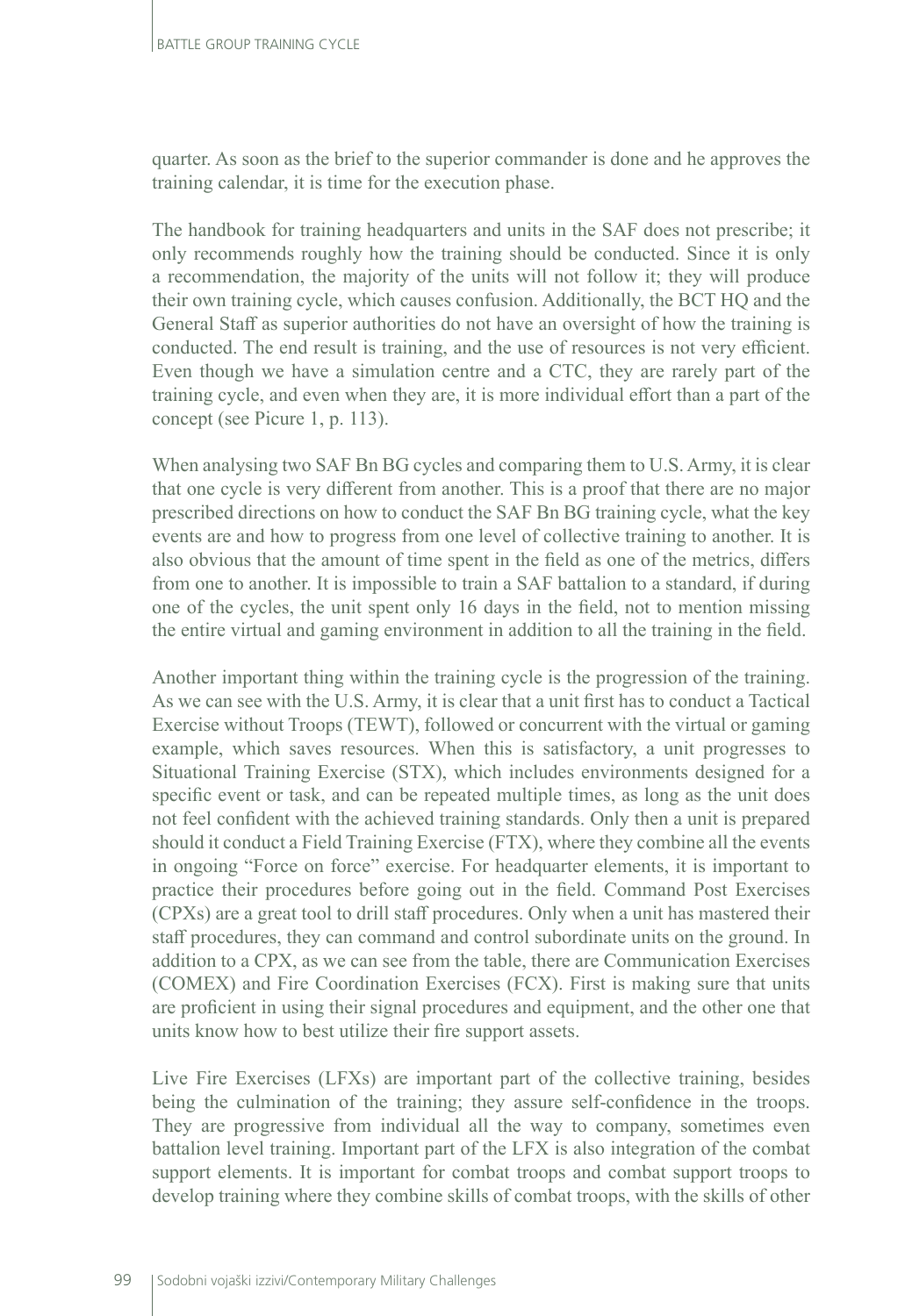supporting troops. The synchronization of different levels of combat support to the smaller unit on the ground is one of the goals.

But the most important element when creating a training calendar is an integration and synchronization of all the training within one unit and with available supporting units. First planers have to take into consideration that training just one unit after another, without other supporting players is a wasted training opportunity. It is important to integrate combat units and support units, since they will be in battle together. First are the units within the same battalion, such as manoeuvre companies and reconnaissance platoon, maintenance platoon, etc. We have to use one event to combine and train as much as we can different units. When this is done, planers should also think about who are the available combat multipliers, such as field artillery and close air support. This adds a new dimension to the training, even though it is sometimes challenging, it is not just worth trying but almost obligatory. The last part of the training plan is the synchronization of all the training troops, into a single training event or exercise.

## **2.3 Training Evaluation**

The U.S. Army uses TO&Es for evaluating collective training as part of training development. They are prescribed for each task and are part of the Combined Arms Training Strategy (CATS). The U.S. Army has formal and informal evaluations, which can be done internally or externally. It is known that training without evaluation is a wasted training. The primary evaluators for their units are their commanders. However, formal evaluation is done two levels down (company commander evaluates squads). The next level of evaluation includes the CTC, National training Centre (NTC) or Joint military training Centre (JMRC). These are not the establishments to train troops, but to evaluate them with Mission Readiness Exercises (MRX).

According to AR 350-1, commanders must use Army Training Management System (ATMS), Digital Training Management System (DTMS) continuously to determine the unit's proficiency in mission essential tasks. A unit is proficient when it performs to standard all the METs with supporting tasks evaluated by Standards in Training Commission (STRAC)/CATS. The evaluation encompasses mission command, live fire, and technical/tactical manoeuvre.

Another part of the units' evaluations are the Certification Training Exercises (CTE). These are formal evaluations conducted by external evaluators, normally in the CTCs. According to JBLM Reg. 350-1, all brigade combat teams and multifunctional brigades are required to conduct a CTE before entering the available phase of the ARFORGEN cycle (Department of the Army, Headquarters, I CORPS, *Leader development and Training management*, (Washington, 2013), 5-1)In order to do this, CTCs will be utilized with Warfighter Exercises (WFX) as their (BCTs) CTE.

Similar to the U.S. Army doctrine, the SAF doctrine also assigns responsibility to commanders. It is their final say to confirm whether a unit is trained or untrained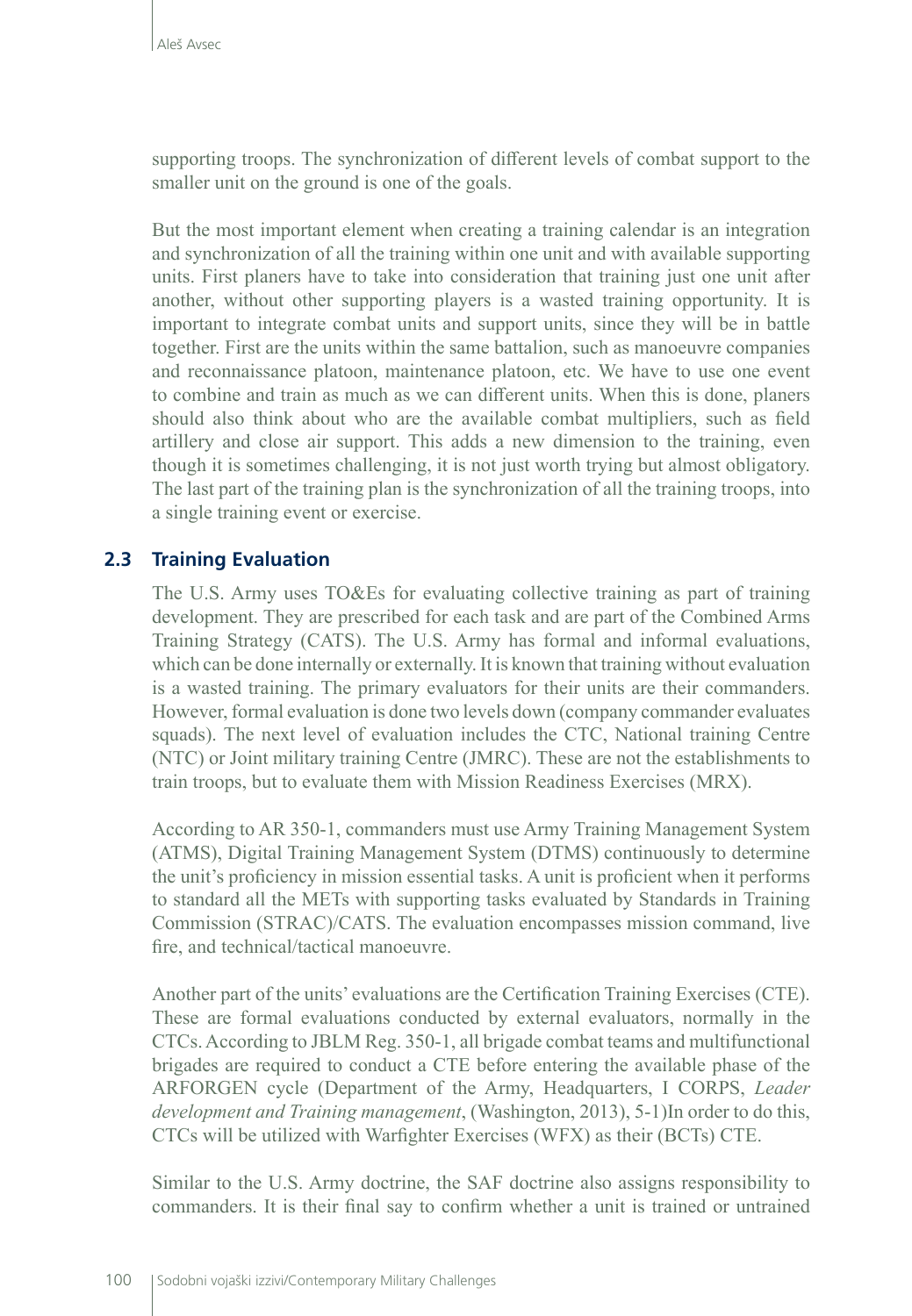according to its mission and METL. Again, the SAF has the same types of evaluations which are formal or informal, and internal or external. Another important document in the SAF that specifies the evaluation of the Bn BG, is the Bn BG Directive from 2015. It specifically specifies that SAF will use NATO prescribed Combat Readiness Evaluation (CREVAL) for BG evaluations. The SAF has therefore officially prescribed BG evaluations. However, the evaluations of companies and subordinate combat support and service support elements are not prescribed. CTC uses Army Training and Evaluation Program (ARTEPs) as a tool for evaluations, which is considered as detailed enough to state that a unit is trained (T) or untrained (U), since CREVAL is a more administrative "Check-the-block"-type evaluation. It is necessary to prescribe the lower part of the evaluation as well; it should not be left up to the individual evaluator.

As we can see, all three main parts of the evaluations have space for SAF BG improvements. First there is assigning proper mission and METL, even though the SAF uses similar principals, the outcomes can be very different from those in the U.S. Army. Then, there is the design of the training calendar or the UTP. Two major improvements should include the progression of the training with key events, and integration of combat support and service support in the training cycle. The last part of the analysis focused on the evaluation. Here, CREVAL is again prescribed, the attaining of training standards in subordinate units is left up to commanders.

## **Conclusion and recommendations**

The mission drives focused training together with METL. It is impossible to be trained in all AUTL tasks for the infantry battalion, and there is also no need to be; not to mention the limitations of time and resources. That is why militaries came up with the concept of focused training. Since the "mission command" approach to training is new, together with a professional force, SAF is looking for other perspectives in order to improve their own training. Since the U.S. Army has a lot of experience and resources, the author used their approach to conduct training within the infantry battalion and BCT as a comparative model.

The first step of every unit training is the assigning of a mission and METL development. Sometimes, this is confusing in the SAF, since the units use mission where it should not be used, and, where it should be used, it is used incorrectly. In order to clarify this confusion, it is thus necessary to distinguish between core mission, training mission and deployment mission. The core mission is used for every unit no matter if they train for deployment or they just perform day-to-day duties. The units that are in any kind of training cycle can use a training mission, and those who are getting ready to deploy, can use a deployment mission focusing their training on the area where they are going to be deployed.

An METL focuses training in even more detail than the mission. It focuses their training tasks into five areas according to the TO&E. There can be again different sets of METLs, such as core METL or key tasks, training METL and deployment METL. This would prevent confusion of what is the day-to-day METL or key task,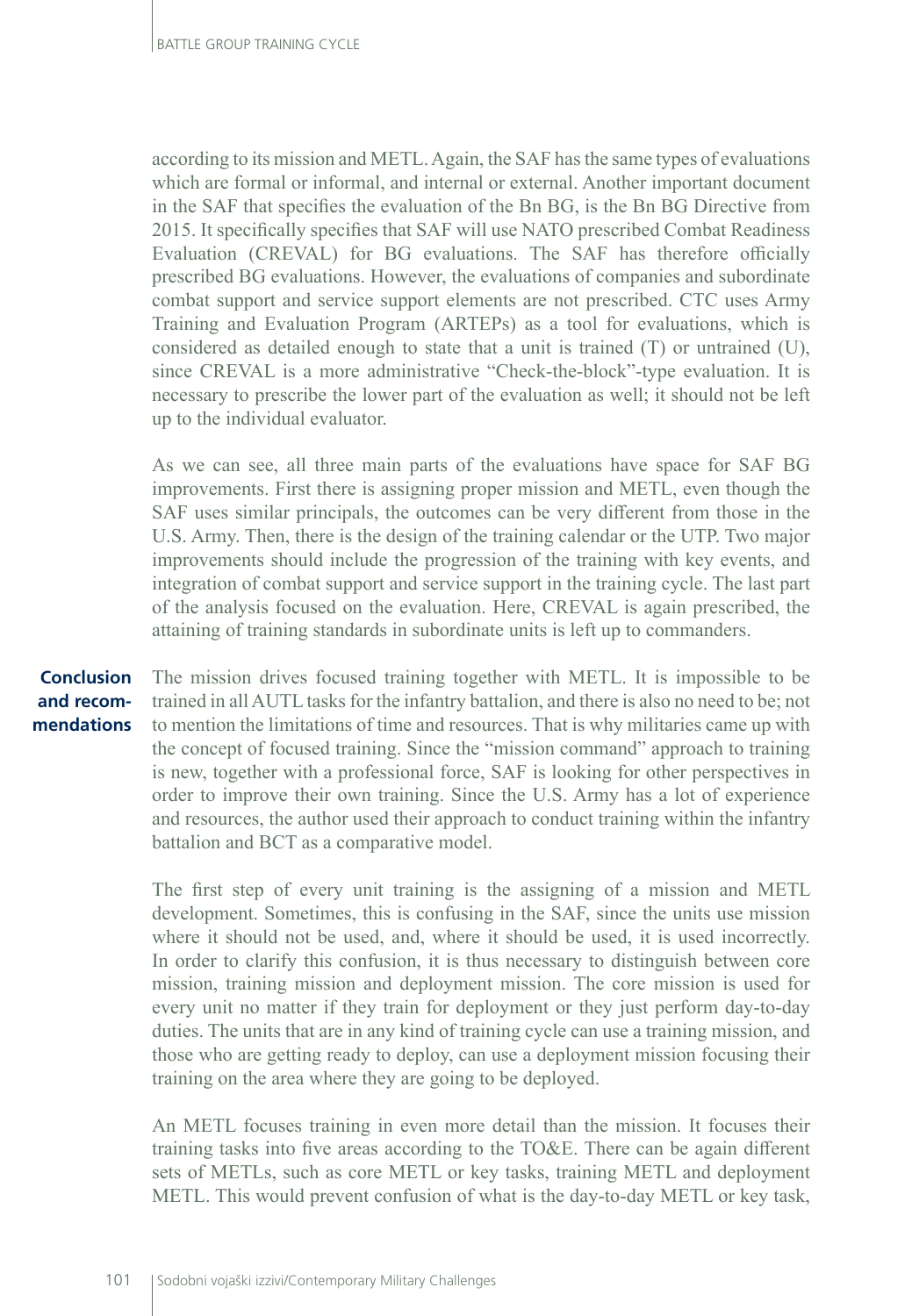and what is their training METL, which could also be deployment METL. However, the main part of METL development is not the METL itself; it is the tasks that should be developed in order to support the METL. In the SAF, those supporting tasks are often not developed at all; especially regarding headquarters and staff METL. Supporting tasks should further be supported by other collective tasks that support main tasks. These should further be supported by battle drills at different levels, and crew drills whenever we are talking about combat vehicles or weapon systems. In the end, all of these tasks should be supported by individual skills and training, which all together assure that a unit performs to standard. So, in order to understand and develop training programs according to the concept that we adopted, the SAF should train its personnel within career courses and develop detailed guidance on how to develop training calendars.

The mission and METL are useless or at least limited if units do not have a proper training plan or calendar. With a detailed guidance on how to develop training from individual, crew, battle drill, and collective training, the substance (what to train) should be resolved. The next step would be putting the whole training package into the unit training plan or calendar. It is important to stress that the progression of training, especially collective training, is the key. The SAF should prescribe key events within the training plan and those should be logically followed step by step.

The SAF should improve collective training management and execution in order to use resources more efficiently. The TEWT is the basic step in collective training. It is a waste of resources if a battalion goes out in the field when the key leaders are not on the same page. They need to be aligned with each other's training goals horizontally and vertically. Even though the SAF has some of the virtual/gaming/ constructive possibilities, units rarely use them. The next phase of the training cycle should be the STX, training events designed for a special task to be conducted. When all the collective tasks are mastered with STXs, then it is time for FTXs. Those should be used to assist the commanders to be able to find shortfalls and focus on them in this phase. LFX are conducted concurrently with all the collective training at various levels (individual up to battalion). When all the technical and tactical knowledge is gained, units should be focusing on integrating the training for the whole Bn BG. Again, before they go out in the field, a CPX should be the first step to synchronize units with the battalion HQ. Only when this is complete, should the battalion conduct an FTX.

There are also other types of exercises which assist units in maintaining and training without using a great amount of limited resources. Each unit should conduct a COMEX during the training cycle and later when the unit is in the available phase, to maintain its readiness. Another type of battalion training is an FCX, which makes sure that the battalion-level fire support is synchronized and used properly. Each unit should also conduct an FCX during the training cycle and in the available phase to maintain readiness.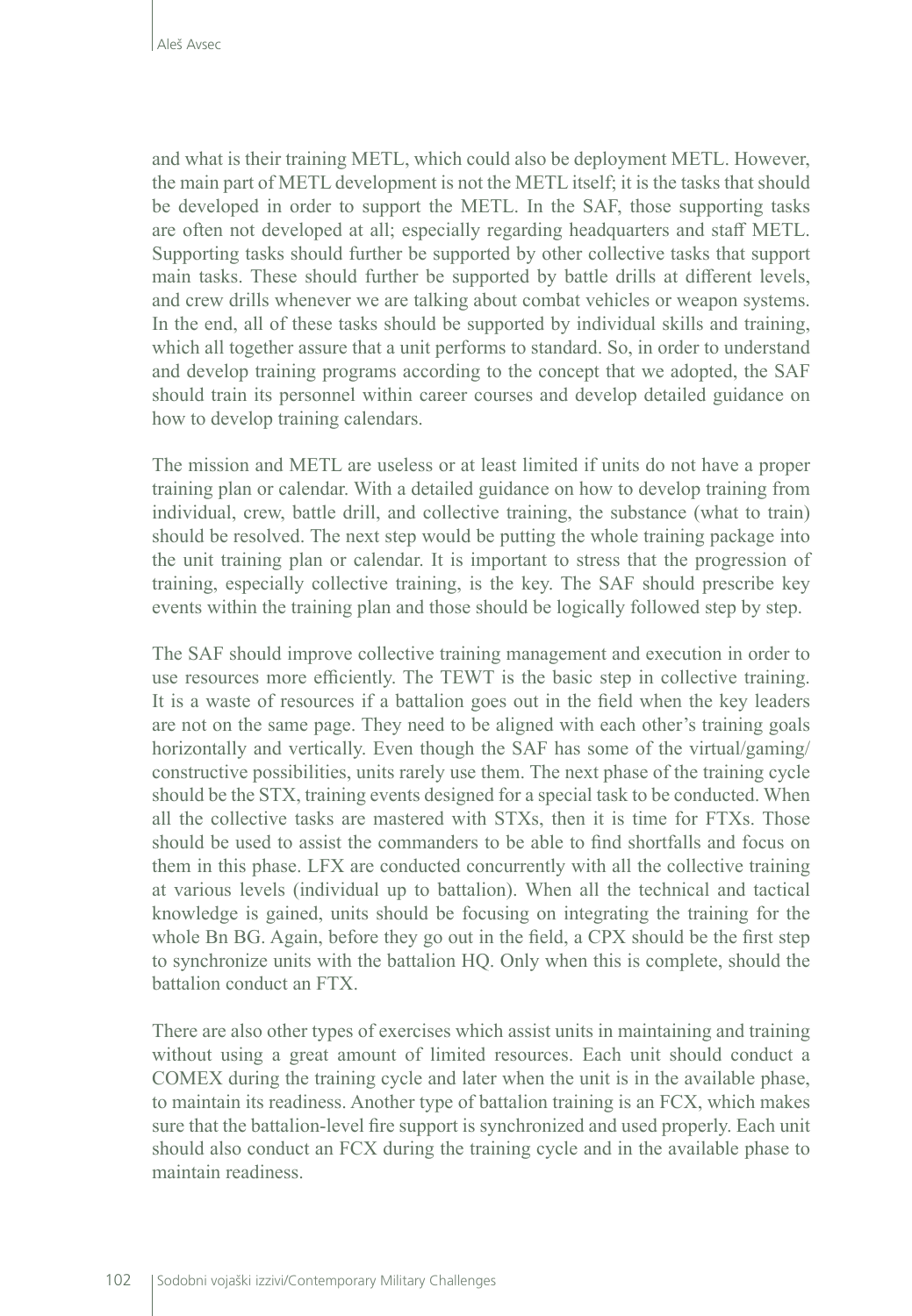With these directed key training events it would also be easy to assign and track the required resources. It would define minimum days to spend in the field and also how much finance is needed to conduct training. As for the field training, U.S. Army battalion commanders estimated at one of the symposiums that 30 days of uninterrupted training is a minimum requirement for every battalion collective training. On the other hand, it would make training more efficient, since it would not allow units to conduct battalion or company FTXs, if they had not conducted TEWT, STX, and possibly virtual training, before any FTX. It would also minimize communications issues in the field by using a COMEX and fire coordination confusion with an FCX.

Training of the headquarters is often neglected, since HQs are dealing with admin issues while manoeuvre units are conducting training in the field. By directing that battalion and also BCT HQs conduct at least a CPX and possibly a Staff Exercise (STAFFEX) prior to an FTX, it would again minimize HQ issues and synchronize staff procedures before deploying in the field with the whole battalion This kind of training using their METL, should focus battalion HQ training and their efforts to achieve proficiency together with manoeuvre units. The TEWT, COMEX and FCX are primary concerns of the battalion HQ, in addition to the CPX, and STAFFEX mentioned above. The SAF BG HQ should also consider other types of HQ training, such as logistical exercises (LOGEX) and deployment exercises (DEPEX), since this is the highest level HQ that will be deployed by the SAF.

The SAF should improve the integration and synchronization of combat support and service support unit training with manoeuvre unit training. The main part of developing an effective and efficient training cycle for the SAF multifunctional BG, is integration and synchronization of combat support and service support units. Since the SAF multifunctional BG consists of manoeuvre units along with other vital support, it is crucial for supporting elements and manoeuvre units to understand and train together, so each understands what the other elements can bring to the fight. So whenever a combat unit is scheduled to perform training in the field, there should be an opportunity to consider what kind of support element could be included in their training event. Integration and synchronization will also save a lot of money. Instead of conducting five separated training events, units should integrate their training goals in one training event. This would greatly improve training efficiency.

The SAF should improve the evaluation of training events. It is a waste of training if there is no evaluation to determine if the training has been done to standard or if the training objectives have been met. Evaluations could be done in the form of AARs or formal external evaluation, but everyone will benefit more from training if an analysis of some kind is conducted. As for the evaluation of SAF multifunctional BG, the NATO methodology using CREVAL has been adopted since the SAF is part of NATO. The one part that the SAF has to improve with CREVAL is how to implement it; to determine who is responsible and who will help them out. For example, the CTC is responsible for evaluation, and since they do not have enough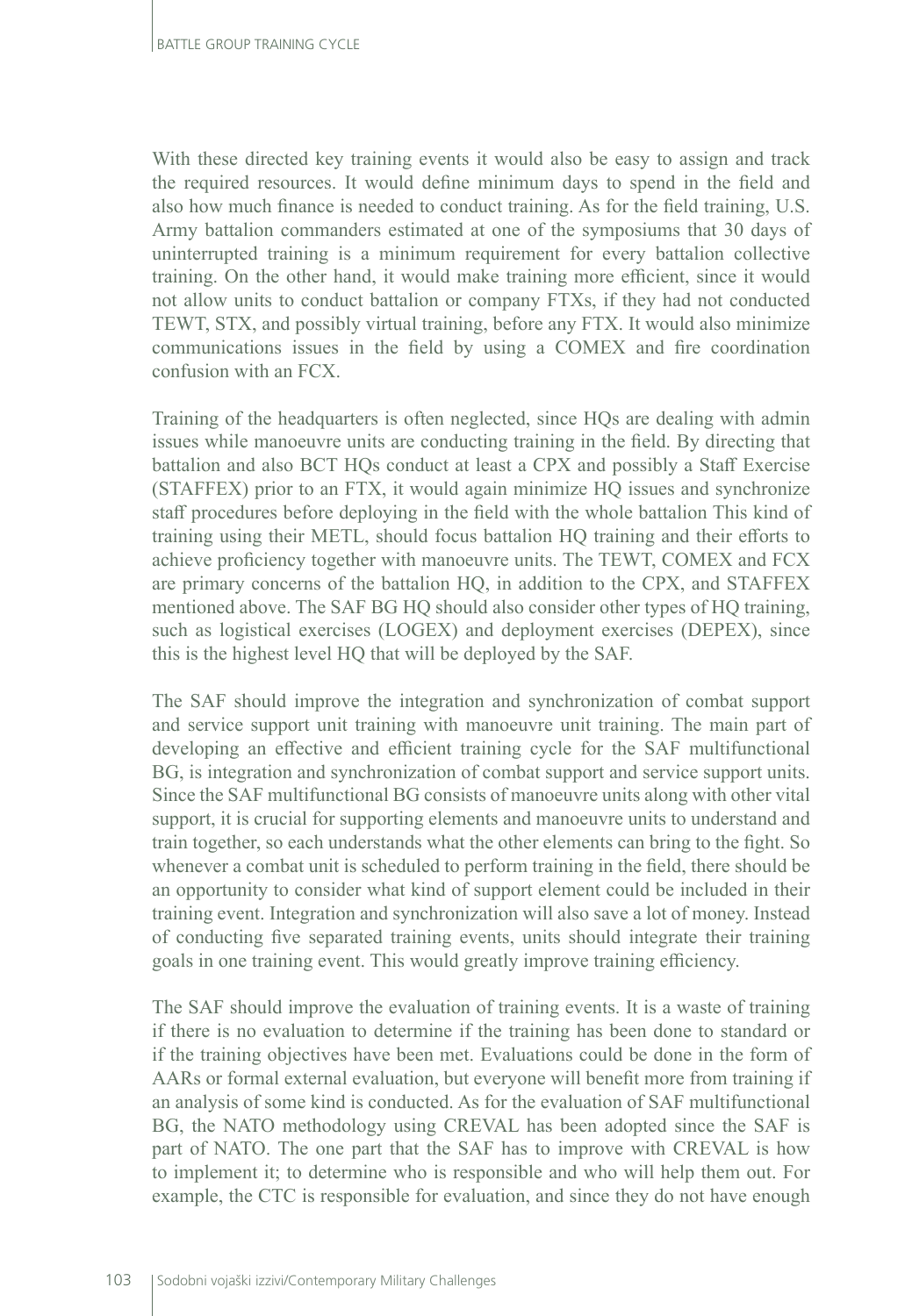resources and manpower, it is necessary to reinforce them with observer controllers. These additional observer controllers should be from a unit that has done a CREVAL before. Neither should the CREVAL just be a "check-the-block" thing, but should include a quality approach. That means that it is not enough for a unit to have an SOP for operating in an NBC environment; the evaluation should also determine if it works, i.e. if the units are able to conduct operations in an NBC environment.

Since the CREVAL is more of a HQ evaluation methodology, training units also have to be proficient in tactical and technical skills and procedures. Since there is nothing to officially say that certain units are capable of performing METL tasks, it is necessary to prescribe an evaluation procedure which certifies platoons and companies as well. The SAF uses ARTEPS for evaluation of units up to the battalion level, but they are not officially prescribed for the Bn. Although only commanders can say at the end of the day, if a unit is ready or not, sometimes in the case of the SAF this is not enough. As discussed above regarding the mission and METL relationship with the development of the unit training plan, ARTEPS should also be prescribed for certification or evaluation of subordinate units. Directed use of CREVAL for the battalion HQ, and ARTEPs for the platoons and companies, would result in more realistic evaluation and consequently a more effective training.

This research not only gave the author an insight into different approaches to training cycles, but also offers a number of improvements for SAF training. The SAF will never have resources to develop a training management system such as the U.S. Army has; however, these findings should serve as the basis for a new SAF training directive or at least training guidance for a new multifunctional Bn Directive. NATO provides strategic and operational guidance, technical execution of training is up to the member countries. If the SAF adopts the recommendations from this research, it can greatly improve the efficiency and effectiveness of training for its multifunctional Bn BG which will allow the SAF to better fulfil its responsibilities.

### **Bibliography**

#### *SAF Doctrinal documents*

- *1. Furlan, B., Petelin, D., Toic, B. and Kastelic, G. (2006). Vojaška doktrina (Military Doctrine). Ljubljana. Slovenija. Defensor, Schwarz.*
- *2. Slovenska vojska, Poveljstvo za doktrino, razvoj, izobrazevanje in usposabljanje (SAF Doctrine, Development, Education and Training Command). (2011). Priročnik za usposabljanje poveljstev in enot Slovenske vojske (Handbook for training SAF headquarters and units). Ljubljana. Slovenija. Poveljstvo za doktrino, razvoj, izobrazevanje in usposabljanje (SAF Doctrine, Development, Education and Training Command).*
- *3. Slovenska vojska, Generalštab (Slovenian Armed Forces, General Staff). (2015). Direktiva bataljonske bojne skupine (Batalion Battle Group directive). Ljubljana. Slovenija. Slovenska vojska (Slovenian Armed Forces).*
- *4. Slovenska vojska, Generalštab (Slovenian Armed Forces, General Staff). (2014). Organizacijski ukaz za izvedbo vaje preverjanja MOTBBSK (Operational order for conducting assessment exercise for Bn BG). Ljubljana. Slovenija. Slovenska vojska (Slovenian Armed Forces).*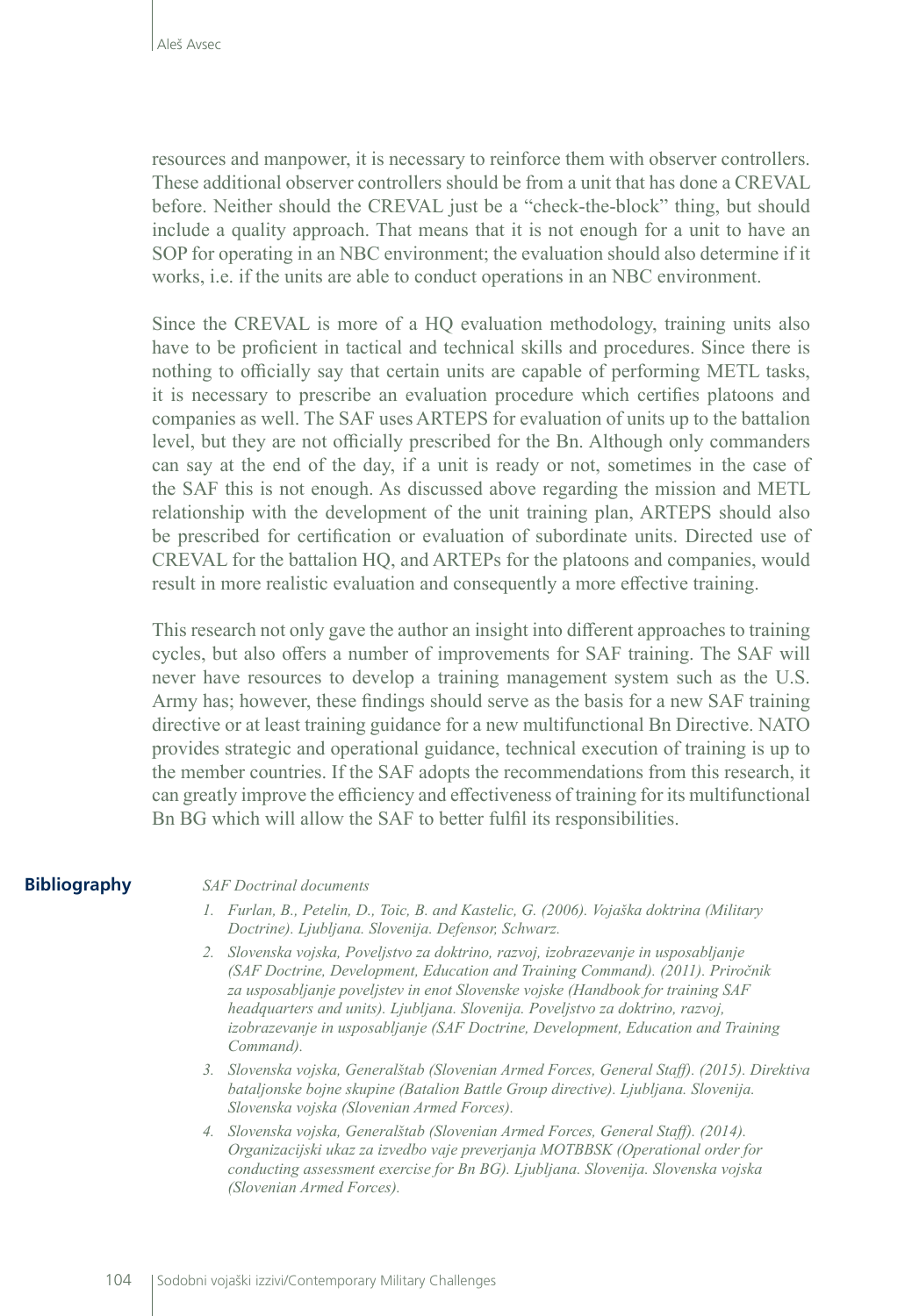- *5. Slovenska vojska, Generalštab (Slovenian Armed Forces, General Staff). (2015). Usmeritve za izdelavo aktov bataljonske bojne skupine (Guidance for development of Bn TF acts).Ljubljana. Slovenija. Slovenska vojska (Slovenian Armed Forces).*
- *6. Slovenska vojska, Poveljstvo za doktrino, razvoj, izobraževanje in usposabljanje (SAF Doctrine, Development, Education and Training Command). (2011). Merila, metode in postopki za ocenjevanje poveljstev in enot pehotni motorizirani bataljon (Army Training Evaluation programmess). Ljubljana. Slovenija. Poveljstvo za doktrino, razvoj, izobraževanje in usposabljanje (SAF Doctrine, Development, Education and Training Command).*
- *7. Slovenska vojska, Generalštab (Slovenian Armed Forces, General Staff). (2012). Direktiva za organiziranje vojaškega izobraževanja in usposabljanja v Slovenski vojski (Directive for organization of military education and training in the SAF). Ljubljana. Slovenija. Slovenska vojska, Generalštab (Slovenian Armed Forces, General Staff).*
- *8. Republika Slovenija, Ministrstvo za obrambo (Republic of Slovenia, Ministry of Defence). (2006). Navodilo za usposabljanje poveljstev in enot Slovenske vojske (Manual for training SAF headquarters and units). Ljubljana. Slovenija. Republika Slovenija, Ministrstvo za obrambo (Republic of Slovenia, Ministry of Defence).*

#### *NATO publications*

- *9. NATO, Supreme Headquarters allied powers Europe. (2014). Volume VII combat readiness evaluation of land Hqs and units (CREVAL). Mons. Belgium. NATO, Supreme Headquarters allied powers Europe.*
- *10. NATO, Supreme Headquarters allied powers Europe. (2016). BI-SC capability codes and capability statements. Mons. Belgium. NATO, Supreme Headquarters allied powers Europe.*
- *11. NATO, Supreme Headquarters allied powers Europe. (2007). NATO task list (NTL). Mons. Belgium. NATO, Supreme Headquarters allied powers Europe.*
- *12. NATO, Supreme Headquarters allied powers Europe. (2011). BI-SC agreed capability codes and capability statements. Mons. Belgium. NATO, Supreme Headquarters allied powers Europe.*
- *13. NATO, Supreme Headquarters allied powers Europe. (2013). Bi-SC 75-7 education and individual training directive (E&ITD). Mons. Belgium. NATO, Supreme Headquarters allied powers Europe.*
- *14. NATO, Supreme Headquarters allied powers Europe. (2013). Bi-SC Collective training And Exercise Directive (CT&ED) 075-003. Mons. Belgium. NATO, Supreme Headquarters allied powers Europe.*

#### *U.S. Doctrinal Documents*

- *15. Headquarters, Department of the Army. (2004). Mission Training plan for the Staff of the Brigade Combat Team. Washington. DC. Headquarters, Department of the Army.*
- *16. Department of the Navy. Headquarters United States Marine Corps. (2013). Infantry Training and Readiness Manual. Washington. DC. Department of the Navy. Headquarters United States Marine Corps.*
- *17. Department of the Army, Headquarters, I CORPS. (2013). Leader Development and Training Management. Washington, DC. Department of the Army, Headquarters, I CORPS.*
- *18. Department of the Navy. Headquarters United States Marine Corps. (2012). Marine Expeditionary unit (MEU) Training and Readiness (T&R) manual. Washington. DC. Department of the Navy. Headquarters United States Marine Corps.*
- *19. Headquarters, Department of the Army. (2012). Training Units and Developing Leaders. Washington. DC. Headquarters, Department of the Army.*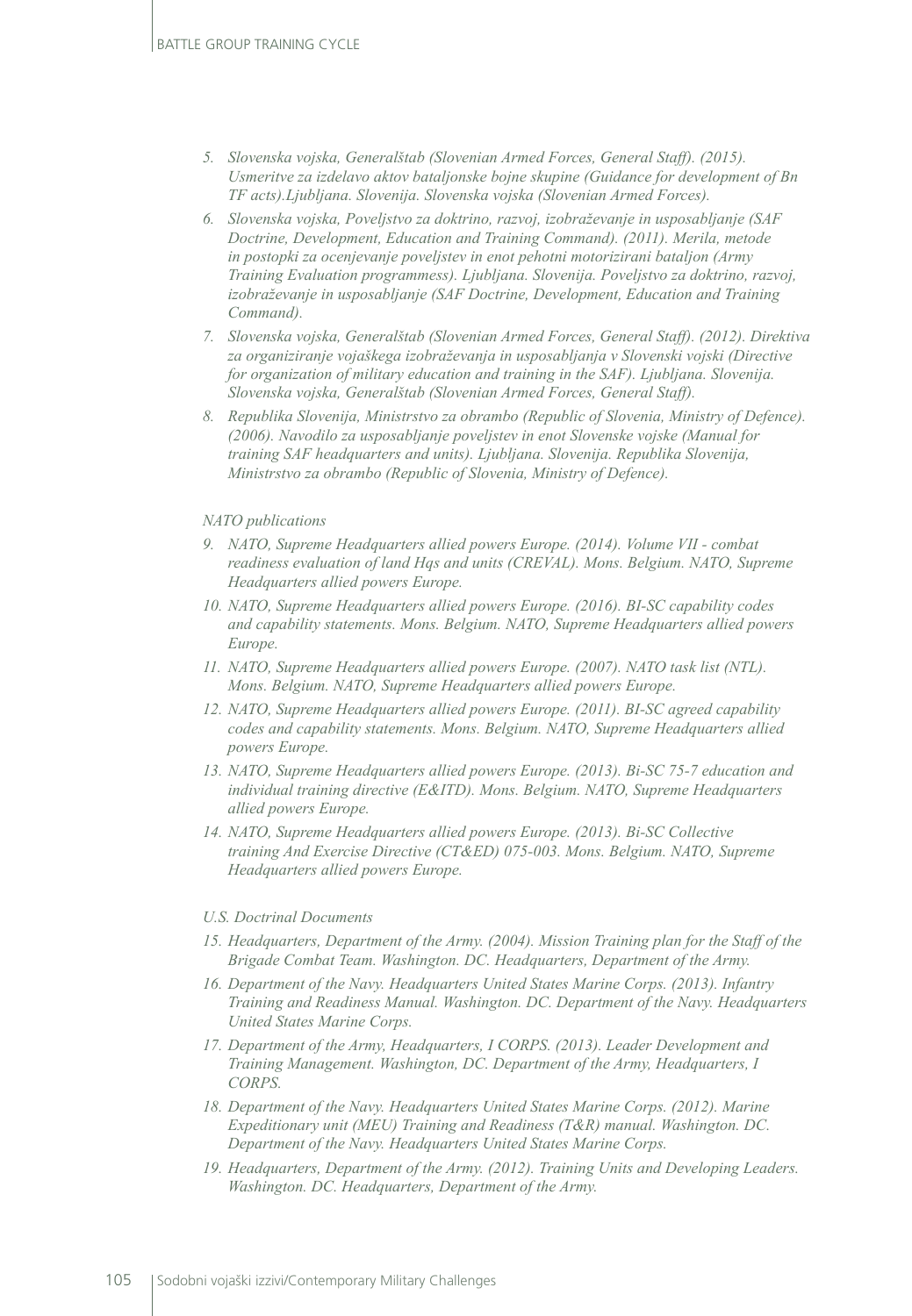- *20. Headquarters, Department of the Army. (2011). Army Force Generation. Washington. DC. Headquarters, Department of the Army.*
- *21. Headquarters, Department of the Army. (2003). Battle focused Training. Washington. DC. Headquarters, Department of the Army.*
- *22. Headquarters, Department of the Army. (2004).Training Guide for developing collective training products. Fort Monroe. Virginia. Headquarters, Department of the Army.*
- *23. Headquarters, Department of the Army. (2012) ADP 7-0 Training Units and Developing Leaders. Washington. DC. Headquarters, Department of the Army.*
- *24. Headquarters, Department of the Army. (2012) ADRP 7-0 Training Units and Developing Leaders. Washington. DC. Headquarters, Department of the Army.*
- *25. Department of the Army. (2014). CASCOM Training Development Policy. Fort Lee. Virginia. Department of the Army.*
- *26. Headquarters, Department of the Army. (2014). Army Training and Leader Development. Washington. DC. Headquarters, Department of the Army.*

#### *U.S. Articles and Publications*

- *27. Little. M. (2012) The Eight Step Training Model. Washington. DC. Superintendent of Documents, United States Army.<http://www.dtic.mil/dtic/tr/fulltext/u2/a560296.pdf> (May 26, 2016)*
- *28. Doughtery. W.J., Dennis. M.B. (2010) Combiend Arms Training and New, Emerging Theories on Training. Fort Benning. Infantry Magazine. [http://www.benning.army.mil/](http://www.benning.army.mil/infantry/magazine/issues/2010/SEP-OCT/pdfs/SEP-OCT_10.pdf) [infantry/magazine/issues/2010/SEP-OCT/pdfs/SEP-OCT\\_10.pdf](http://www.benning.army.mil/infantry/magazine/issues/2010/SEP-OCT/pdfs/SEP-OCT_10.pdf) (May 26, 2016)*
- *29. Hernandez. B.P., (2010) A New Battalion Commander's Command Focus Thought the Applications of LLOs. Fort Benning. Infantry Magazine. [http://www.benning.army.mil/](http://www.benning.army.mil/infantry/magazine/issues/2010/JAN-APR/pdfs/JAN-APR2010.pdf) [infantry/magazine/issues/2010/JAN-APR/pdfs/JAN-APR2010.pdf](http://www.benning.army.mil/infantry/magazine/issues/2010/JAN-APR/pdfs/JAN-APR2010.pdf) (May 26, 2016)*
- *30. Benifeld. P. (2009) Planning, Challenging, Realistic Training at the Battalion Level. Fort Benning. Infrantry Magazine. [http://www.benning.army.mil/infantry/magazine/](http://www.benning.army.mil/infantry/magazine/issues/2009/JUL/pdfs/JUL2009.pdf) [issues/2009/JUL/pdfs/JUL2009.pdf](http://www.benning.army.mil/infantry/magazine/issues/2009/JUL/pdfs/JUL2009.pdf) (May 26, 2016)*
- *31. Fenzel. M.R., Morgan S. (2014). Harmony in Battle. Military Review. [http://usacac.army.](http://usacac.army.mil/CAC2/MilitaryReview/Archives/English/MilitaryReview_20140228_art013.pdf) [mil/CAC2/MilitaryReview/Archives/English/MilitaryReview\\_20140228\\_art013.pdf](http://usacac.army.mil/CAC2/MilitaryReview/Archives/English/MilitaryReview_20140228_art013.pdf) (May 26, 2016)*
- *32. Brendan McBreen B. (2001). One Year to Train. [http://www.2ndbn5thmar.com/TrainM/](http://www.2ndbn5thmar.com/TrainM/oyttmcbreen2001.pdf) [oyttmcbreen2001.pdf](http://www.2ndbn5thmar.com/TrainM/oyttmcbreen2001.pdf) (May 26, 2016)*